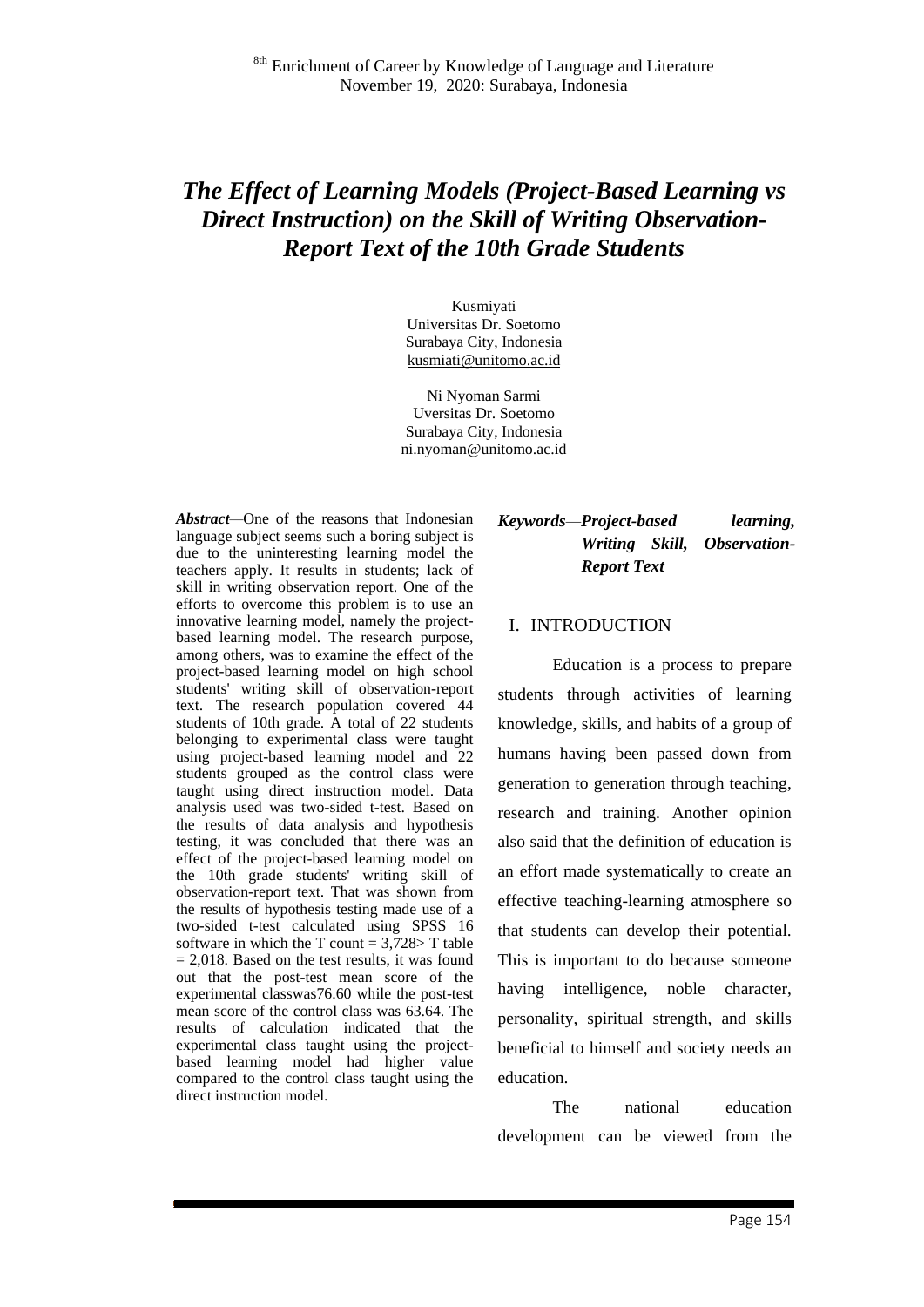development of national curriculum because the curriculum is a determinant of education flow to a narrower direction, namely the level of education units (high, middle and elementary school levels). Since 2006 Indonesia had been using School-Based Curriculum (KTSP). By implementing KTSP, it is hoped that students will not only be smart cognitively, but also have noble behavior and abilities in the real world as the application of the material learned in the classroom so that the goals of KTSP can be maximally achieved and well realized. There are several problems that arise, namely students are still unable to relate what they get to how this knowledge will be used or utilized. Students also find it difficult to understand academic concepts because they are still taught something abstract using lecturing method. One of the fundamental changes in the 2013 Curriculum is the learning model. The 2013 curriculum uses a scientific approach learning model done in five learning steps, namely observing, questioning, experimenting, associating, and communicating / creating networks.

Indonesian language subject tends to be a subject requiring students to read and listen then remember every material having been delivered by the teacher. This is because almost all learning materials of Indonesian language subject in each

chapter have reading text in the form of a story so that it requires students to read more. While learning this subject, what students remember should come from what is read, heard, seen, said, and most of all is from what is done and said.

One of the materials in Indonesian language subject is observation report text. The existing problem related to the material of the Observation Report Text lies in the skill of writing observation report text. This is because students still do not understand what the teacher says. An effective and efficient teaching and learning media is needed in an effort to improve the skill of writing text of observation result. So far, the use of lecturing and assignment methods has not been able to achieve optimal results. Therefore, it is necessary to have a good learning method or model so that students can understand what is being taught by the teacher. There are many learning models that have developed in an effort to improve the quality of educators and the quality of learning at this time. One of the current learning models is the projectbased learning model which later can be used by a teacher or educator as a learning model so that it can improve students' skills in writing observation report text.

Project-based learning is a learning model in which the learning process involves students directly through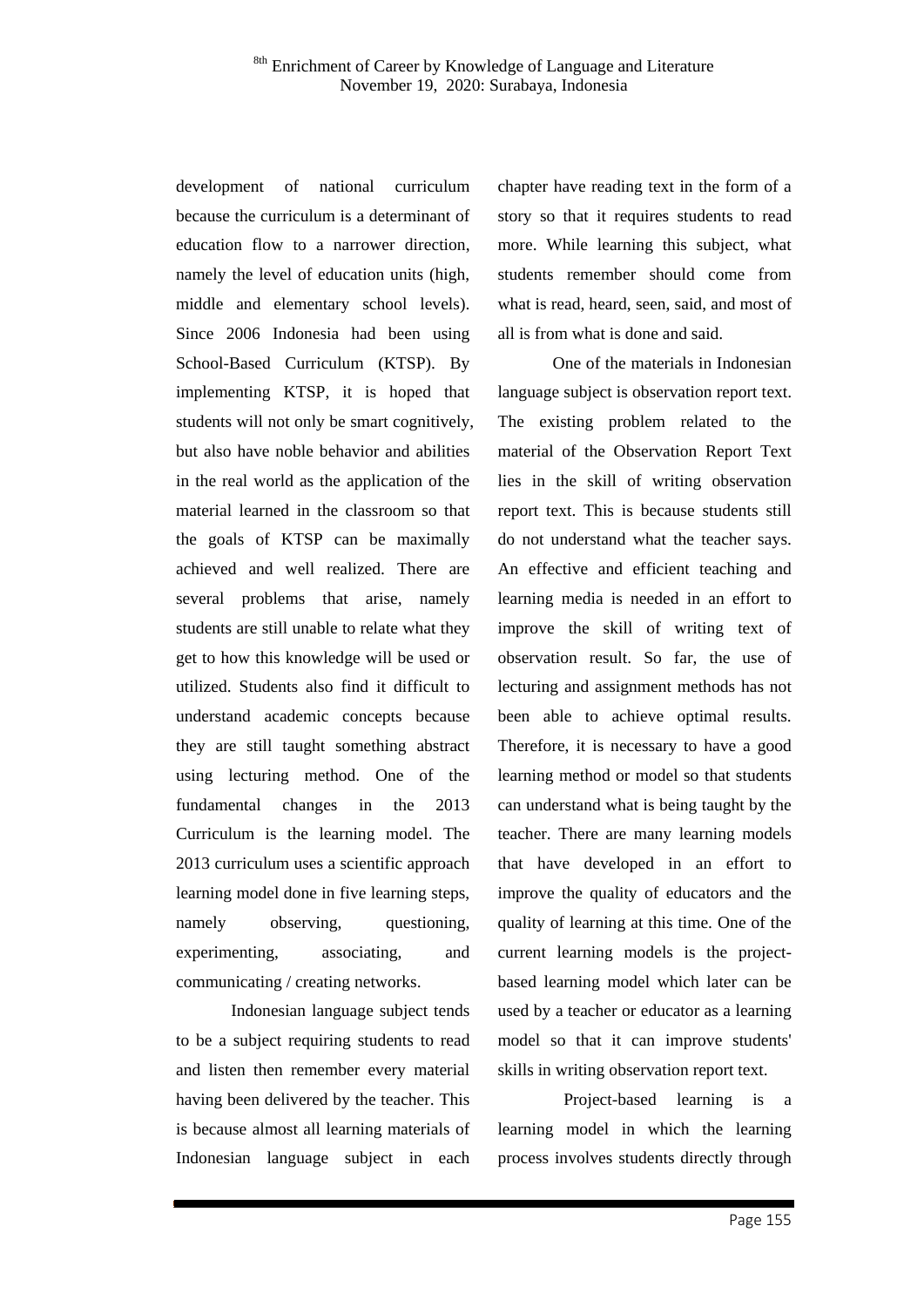research activities to work on and complete a particular project. Although the project-based learning model is also said to be an old model, this model has many advantages over other learning models. Therefore, the project-based learning model is widely used and kept on being developed.

Based on observation result, it has been found that the methods often used by teachers in Indonesian language learning are limited to lecturing and group work methods. Therefore, there is a perception that Indonesian is a boring subject because of the lack of learning methods used by teachers. If the project-based learning model can be implemented in Indonesian language learning, it will have important benefits to improve the skill of writing observation report text and can also lead to very active learning.

The above phenomenon was the causal factor that made researchers interested in conducting research to determine whether or not there was an effect of the application of project-based learning models on increasing the 10th grade students' ability in writing observation report text in Indonesian language subject.

The first research objective was to examine the skill differences in writing observation report text between group of students learning using project-based

learning and group of students experiencing direct instruction model (direct learning). The second objective was to examine the effect of Project Based Learning model on the skill of writing observation report text.

### II. RESEARCH METHOD

The type of this research was an experimental research made use of a quantitative research approach. Sugiyono (2013: 107) stated that "the experimental research method can be interpreted as a research method used to find the effect of certain treatment on other under controlled conditions". The approach used was quantitative approach applied to answer the formulated research problems. (Sugiyono, 2013: 50).

In this research, the experimental group was treated using a project-based learning model while the control group was treated using direct instruction model. In addition, this research used quantitative form, which was a research emphasizing on result whose data were in the form of numbers and then processed using statistical calculation.

#### **Location and Time of Research**

The research took place at SMA ISLAM PARLAUNGAN Sidoarjo located on 2 - 4 Berbek I Street - Waru, Sidoarjo.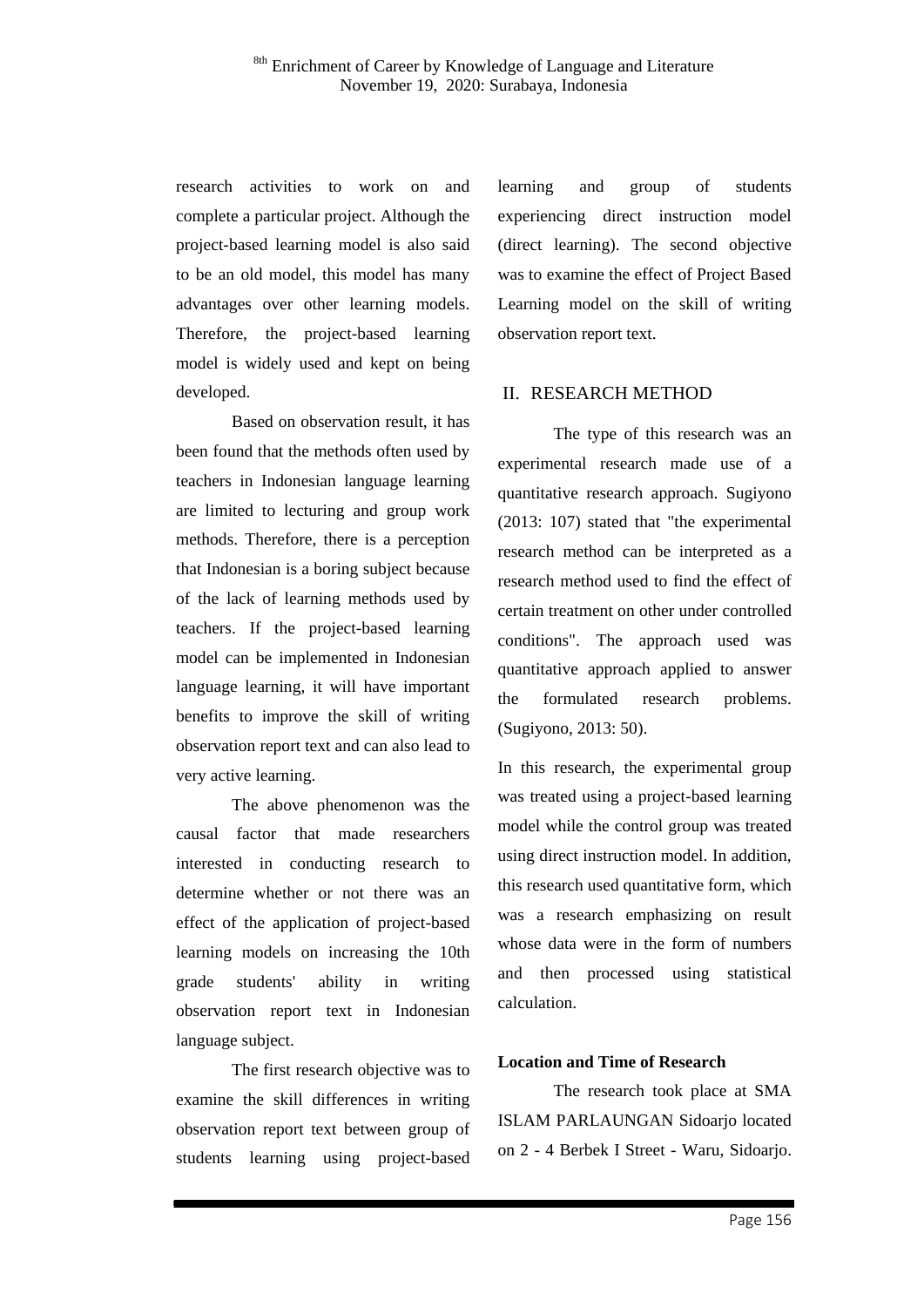The location was chosen because it had all the supporting aspects for the research to run well. The research was conducted in February 2020. It was carried out during learning activities in the classroom.

#### **Data Collection Technique**

Data are collection of facts or figures or anything that can be trusted to be true so that it can be used to make decision (Sulaiman, 2002: 4). In this research, data collection was carried out by applying the following methods: 1. Observation which was to determine the situation and the process of implementing learning activities taking place in class. These activities were related to the way teachers teach and students learn. In this research, the ones that were observed were high school students. 2. The test method refers to Arikunto's opinion (2006: 150) that the test is a series of questions or exercises and other tools used to measure the skill, knowledge, intelligence, abilities or talent possessed by individual or group. The test methods used in this research were test methods divided into two, namely the pre-test and post-test which were in the form of subjective test.

#### **Data Analysis Technique**

The data analyzed in this research were quantitative data. Therefore, statistical analysis was applied to analyze

the data. The stages of data analysis carried out were as follows: The normality test was used to determine whether the sample comes from a normally distributed population or not so that significant data were obtained. Test for Homogeneity of Variance was also carried out to determine the similarity of the sample variance, namely heterogeneous or hypothesis testing about variance was also carried out. Meanwhile, T-test was carried out to determine the hypothesis test in this research. The T-test was conducted for both project-based learning and direct learning models

#### III. FINDING AND DISCUSSION

The data collection of pre-test scores in this research was carried out by collecting the scores of the initial test as the data. The pre-test scores were used to observe the similarity of initial ability between students in experimental class and students in control class. The data of pre-test scores were then analyzed by using a two-sided t-test in which prerequisite tests had previously been carried out, namely the normality test and the variance homogeneity test using SPSS 16 software. Seen from the test result using the two-sided t-test, the t-count value was  $-0.292 = 2.018$  so that H0 is accepted, meaning that there was no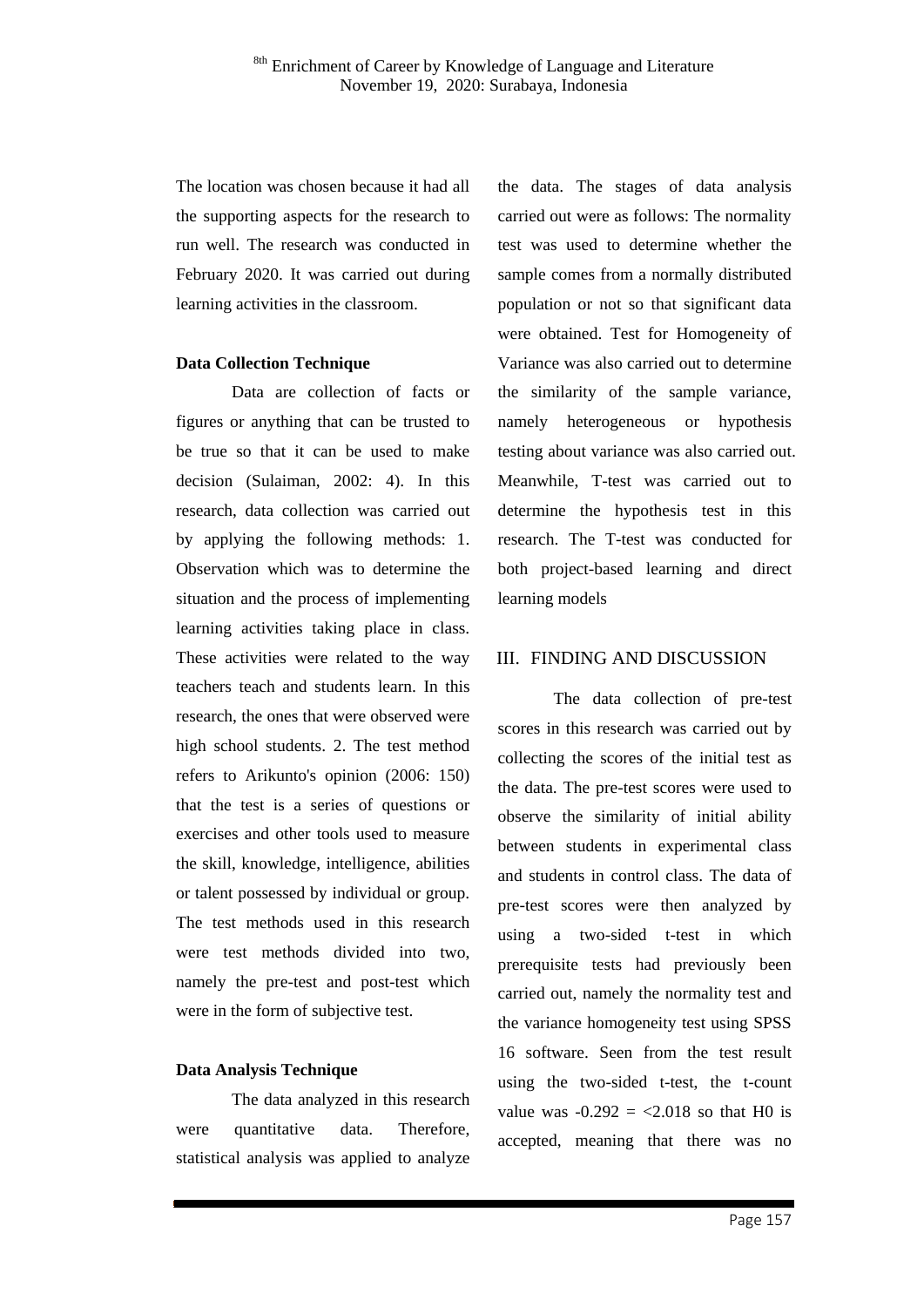significant difference in students' initial abilities between the experimental class and the control class.

After it was found out that there was no significant difference in initial ability between students in experimental class and students in control class, the research was continued by carrying out treatment using the Project-Based Learning model to the students in the experimental class and the directinstruction model to the students in the control class. Then a post-test was carried out to determine the differences of ability to write a text on observation report between the students in the experimental class and the students in the control class. From the test results, it was also found out that the post-test average score of the experimental class was 76.60, while the post-test average score of the control class was 63.64. It indicated that the experimental class taught using the project-based learning model had higher score than the control class taught using the direct learning model.

The application of the projectbased learning model to the students in the experimental class had an effect on the students' ability to write the observation report text. This was due to the fact that in project-based learning, the students were guided to find the root of the problem and describe it in the form of written observation report. Students became more active in doing discussion in groups to solve problems given by the teacher. In this learning model, the teacher was active in accompanying and directing the students.

Meanwhile, the direct learning model used in the control class also had an effect on the students' skill of writing observation report text. However, based on the researchers' observations, the increase of the students' skill of writing observation report text in the control class taught using the direct learning model was not as significant as the increase of students' skill in the class taught using the project-based learning model. It was because learning process was still centered on the teacher so that the material was still not evenly conveyed. There were many things showing that the material was not absorbed by students, including the lack of students' paying attention to the teacher when the teacher delivers the material, students' less enthusiasm in participating in the teaching and learning process. Students were also less able to solve a problem in a given exercise because students were only motivated by the example of solving the problem given by the teacher.

Based on the research findings, it could be seen that the project-based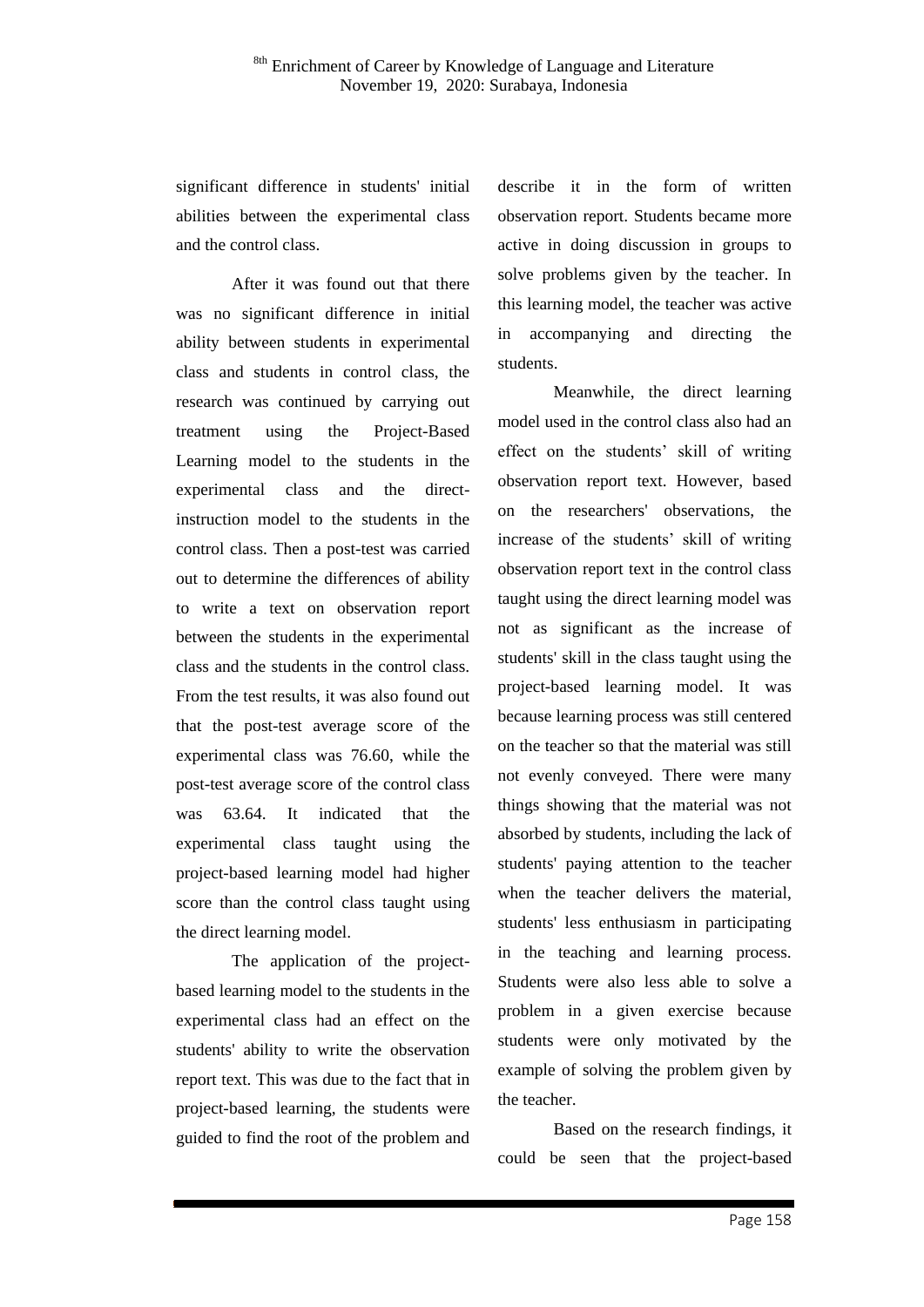learning model was better than the direct learning model because there were differences in the ability to write text on observation report between students taught using the project-based learning model and students taught using the direct learning model. Therefore, it can be concluded that there was an effect of the project-based learning model on the 10th grade students' skill of writing observation report text.

#### IV. CONCLUSION

Based on the result of data analysis and hypothesis testing using the -t test calculated using SPSS 16 software, the result obtained was the value of tcount =  $3.728$  t table =  $2.018$  so that H0 was rejected and Ha was accepted. It indicated that the project-based learning model had an effect on the students' skill of writing the observation report text. From the test result, it was also known that the post-test average score of the experimental class was 76.60, while the post-test average score of the students in the control class was 63.64, meaning that the students in experimental class taught using the project based learning model had higher score than the ones in the control class taught using the direct learning model because there were differences in the skill of writing of the observation

report text between students taught using the project-based learning model and those taught using direct learning model. Therefore, the conclusion that could be put forward in this research was that there was an effect of the application of the projectbased learning model on the 10th grade students' skill of writing observation report text.

#### *References*

- [1] Arikunto. 1997. Pros*edur Penelitian*. Jakarta: Rineka Cipta
- [2] Arikunto, Suharsimi. 2006. *Prosedur Penelitian suatu PendekatanPraktik*. Jakarta: PT. Rineka Cipta.
- [3] Abidin. Zainal. 2007. *Analisis Eksternal*. Jakarta: Raja Grofindo.
- [4] Agus, Suprijono. 2010. *Cooperative Learning:Teori aplikasi Paikem.* Yogyakarta: Pustaka Pelajar.
- [5] Abidin, Yunus 2014*. Desain Sistem Pembelajaran Dalam Konteks Kurikulum* 2013. Bandung. PT. Refika Aditama.<br>Abdullah Sani. Ridwan.
- [6] Abdullah Sani. Ridwan. 2014. Pembelajaran Implementasi Kurikulum 2013. Jakarta: Bumi Aksara.
- [7] George Lucas Educational Foundation. 2005. *Instructional module project based learning*.[Online]. [http://www.edutopia.org/modules/pbl/proj](http://www.edutopia.org/modules/pbl/project-based-learning) [ect-based-learning](http://www.edutopia.org/modules/pbl/project-based-learning)
- [8] Kosasih, Engkos. 2013. Kreatif Berbahasa Indonesia untuk SMK/MAK Kelas X. Jakarta: Erlangga
- [9] Kosasih, Engkos. 2014. Jenis-Jenis Teks dalam Mata Pelajaran Bahasa Indonesia SMA/MA/SMK: analisis fungsi, struktur, kaidah serta langkah: langkah  $langkah:$ penulisannya. Bandung: Yrama Widya
- [10]Kemdikbud. 2014. Materi Pelatihan Guru Implementasi Kurikulum 2013 Tahun Ajaran 204/2015: Mata Pelajaran IPA SMP/MTs. Jakarta: Kementrian Pendidikan dan Kebudayaan.
- [11]Kemendikbud. 2017. *Buku Guru Matematika kelas VIII Edisi Revisi 2017.*  Jakarta: Kementrian Kebudayaan dan Pendidikan.
- [12]Mulyadi & Danaira. 2014. *Bahasa Indonesia untuk SMA-MA/SMK Kelas X.*  Bandung: Yrama Widya
- [13]NYC Departement of Education 2009. Project Based Learning: Inspiring Middle school student to Engage in Deep and